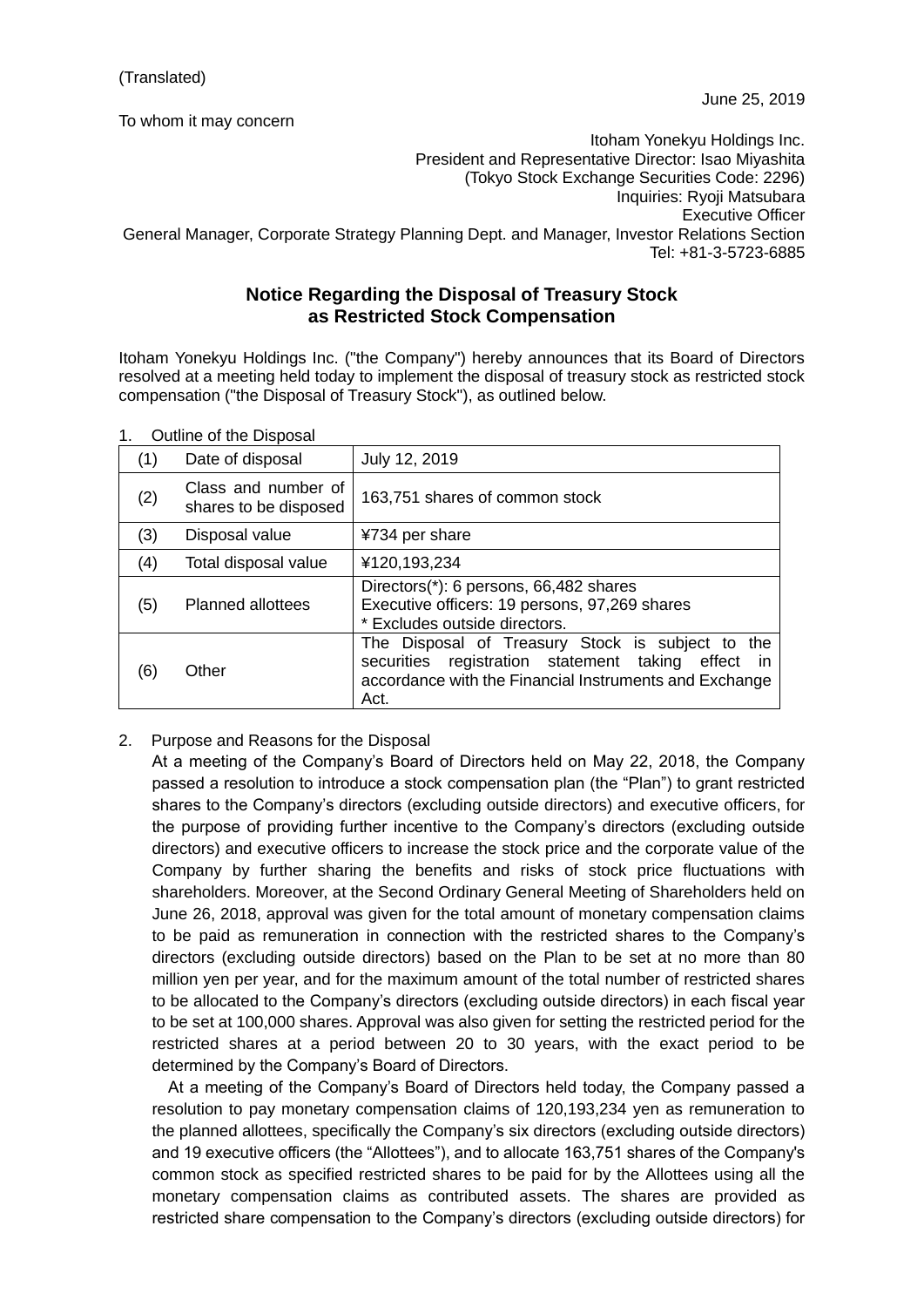the period from the Third Ordinary General Meeting of Shareholders to the Fourth Ordinary General Meeting of Shareholders scheduled to be held in June 2020 and as restricted share compensation to the Company's executive officers for the Company's fourth fiscal year (April 1, 2019 to March 31, 2020). The amount of monetary compensation claims granted to each Allottee is determined by comprehensively taking into consideration a wide range of factors, such as the extent of the contribution of each Allottee to the Company. The monetary compensation claims will be granted provided that each Allottee enters into a Restricted Stock Compensation Agreement (the "Stock Compensation Agreement") with the Company, as summarized below.

The purpose of introducing the Plan is to provide further incentive to the Allottees to increase the stock price and the corporate value of the Company by further sharing the benefits and risks of stock price fluctuations with shareholders. In order to realize this purpose of the Plan over the longest period possible, the restricted period has been set as a period of 30 years.

## 3. Overview of the Stock Compensation Agreement

(1) Restricted Period

July 12, 2019 to July 11, 2049

During the restricted period specified above (the "Restricted Period"), the Allottees may not dispose of the restricted shares allocated to each Allottee (the "Allocated Shares") in any way including through transfers, pledges, mortgages, advancements or bequests to third parties (the "Restrictions").

## (2) Free of Charge Acquisition of the Restricted Shares

If, prior to the day before the date of the first Ordinary General Meeting of Shareholders of the Company following the beginning of the Restricted Period (if the Allottee is an executive officer of the Company, the day before the date of the Company's first fiscal year-end following the beginning of the Restricted Period), an Allottee loses his or her position as a director or executive officer of the Company, with the exception of cases recognized as legitimate by the Board of Directors such as the expiration of his or her term of office, the Company shall, as a matter of course, acquire all of the allocated shares free of charge upon the loss of position.

In addition, any Allocated Shares that did not have their restrictions lifted based on the grounds for the lifting of restrictions set forth in (3) below when the Restricted Period expires (the "Expiry of the Restricted Period"). The Company shall, as a matter of course, acquire such Allocated Shares free of charge immediately after the Expiry of the Restricted Period.

## (3) Lifting of Restrictions

Upon the Expiry of the Restricted Period, the Company shall lift the restrictions on all Allocated Shares held by an Allottee at that time provided that the Allottee has retained the position of director or executive officer of the Company from the beginning of the Restricted Period through to the date of the first Ordinary General Meeting of the Shareholders of the Company following the beginning of the Restricted Period (if the Allottee is an executive officer of the Company, the Company's first fiscal year-end following the beginning of the Restricted Period). However, if an Allottee loses the position of either director or executive officer of the Company prior to the expiry of the Restricted Period for reasons recognized as legitimate by the Board of Directors, such as the expiration of his or her term of office, then the Company shall lift the restrictions immediately after the loss of the position for a number of Allocated Shares computed by multiplying the number of Allocated Shares by a factor determined by dividing the number of months counted from July 2019 (if the Allottee is an executive officer of the Company, from April 2019) to the month that includes the date on which the Allottee loses the position of either director or executive officer, by 12 (however, if the